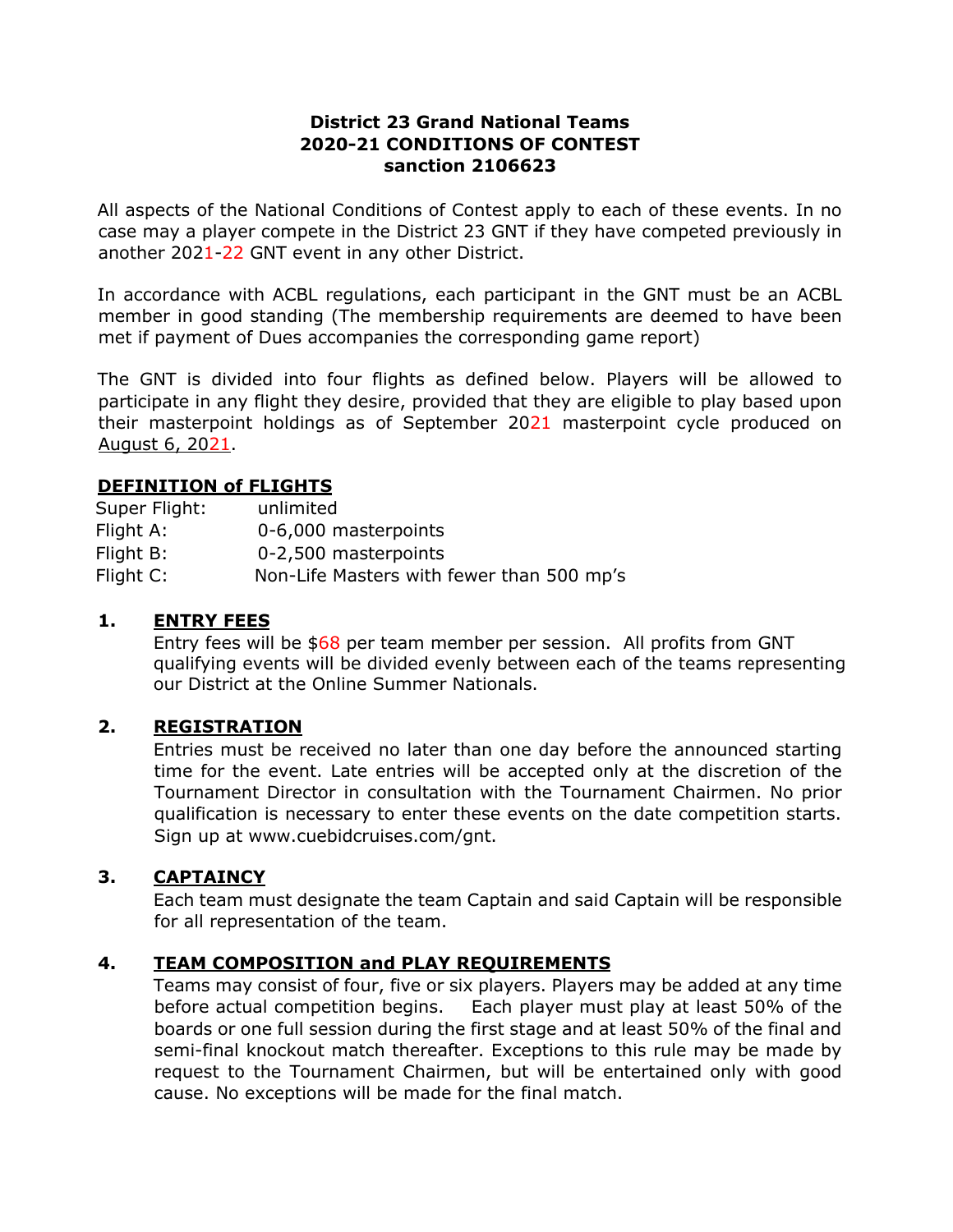## **5. APPEALS COMMITTEE REQUIREMENTS**

Each team that participates in either the Super Flight or Flight A must designate prior to play on the entry form one (or more) of its players to serve as a committee member if necessary. Those designated players **must** be available after each session to serve if so requested. The Tournament Director(s) should assemble any committees from amongst these players designated. Designated players must not leave the event without verifying with the Tournament Chairmen that their services will not be required.

# **6. SCHEDULE**

Competition in each flight will begin on Saturday June 11, 2021 and conclude on Sunday of the same weekend unless seventeen (17) or more teams have entered a single flight, in which case the event will conclude at a time and date mutually agreed upon by the remaining teams and the Director-in-Charge or, if no agreement can be reached, at 10:00 a.m. Sat., June 18.

# **7. SITES and STARTING TIMES**

All sessions of the 2022 GNT events will take place at The Long Beach Bridge Center, 4782 PCH, Long Beach, 90804. The phone number at the game site is 562-498-8113. Session starting times will be 10:00 AM and TBA. The location and times will be advertised prior to the events in the Southern California Bridge News and on the District 23 web site.

## **8. FORMAT for Play**

Qualifying for Sunday's KO final will take place on Saturday, June 11, 2021. If the number of original entries received is 10 or less a full Round Robin movement will be used. If the original number of entries is 11 or more a Swiss movement consisting of eight (8) seven (7) board matches will be used. The number of teams advancing to the KO round is based on the number of entries in each flight.

Flights Open and A will play 56 boards per day.

3 - 28 boards against every other team. Unfortunately, this will look like 3 matches, with each team sitting out a match, so timing will be a bit tricky.

- 4 18 boards/match 3 full matches.
- 5 14 boards/match 5 matches, one of which will be a sitout. Again, a bit tricky.
- 6 11 boards/match 5 full matches.
- 7 9 boards/match 7 matches, one of which will be a sitout.
- 8 8 boards/match 7 full matches.

### Flight B 52 boards

- 3 26 boards/match. 3 matches, includes 1 sitout.
- 4 18 boards/match. 3 full matches.
- 5 13 boards/match. 5 matches, includes 1 sitout.
- 6 10 boards/match. 5 full matches.
- 7 8 board matches. 7 matches, includes 1 sitout.
- 8 8 boards/match 7 full matches.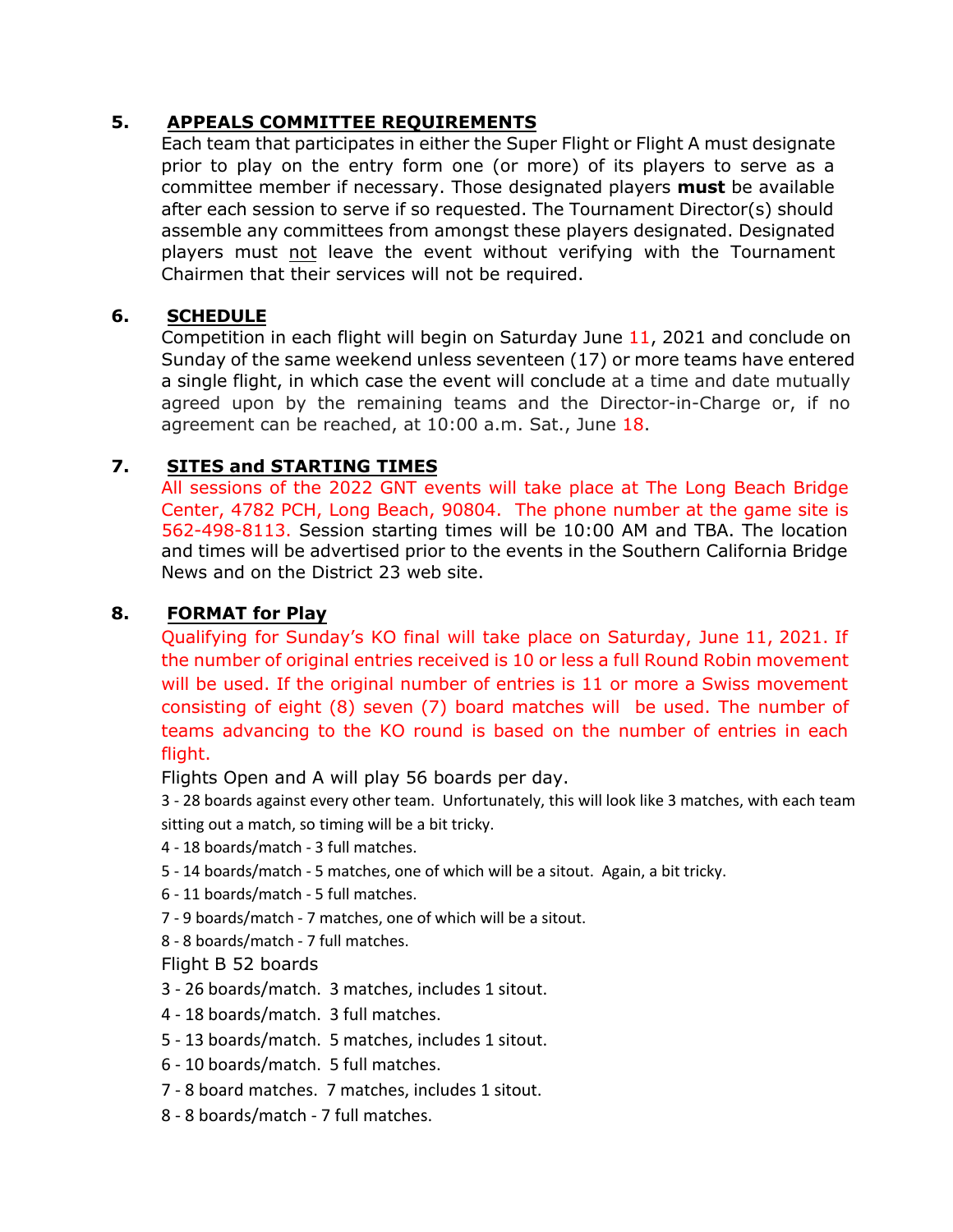#### Flight C 48 boards

3 - 24 boards/match. 3 matches, includes 1 sitout.

- 4 16 boards/match. 3 full matches.
- 5 12 boards/match. 5 matches, includes 1 sitout.
- 6 10 boards/match. 5 full matches.
- 7 8 board matches. 7 matches, includes 1 sitout.
- 8 7 boards/match 7 full matches.

### **9. ADVANCEMENT to KNOCKOUT STAGE**

The number of original entries received will determine the number of teams that advance to the knockout stage on the second day of play.

| # Teams Entered | <b># Teams Advancing</b> |
|-----------------|--------------------------|
| 3-4             |                          |
| $5 - 16$        |                          |

The twenty (20) point scale used by the USBF for team trial events will be used to convert the results of all matches into Victory Points. The teams with the most Victory Points will advance to the later stages.

The team placing first during the first day of competition will choose their opponent for the next match from the bottom half of the advancing teams from the first day. The team finishing second has the right to join the group of teams eligible for the first place team to choose from. That election must be made within 10 minutes of the posting of final results including carryover amounts of all the possible knockout matches. The first-place team must then choose its opponent for the first knockout match within 20 minutes of the posting of results. If that choice is not made in a timely manner the lowest qualifying team will be assigned as the first round opponent.

### **10. ADVANCEMENT to the NATIONAL FINALS**

One team from each flight will advance to the National Finals in Providence, RI Wednesday, July 13, 2022. If at least eight teams are entered in either Flight B or Flight C, the second-place team will also qualify for the final.

If a team that qualifies for the national finals, but does not have sufficient members who wish to accept the invitation to the national finals, the invitation will be offered to other overall finishers in the order of their finish, provided that those teams have at least three members who wish to accept the invitation.

If there is a tie for an overall position, or if the choice devolves to teams that did not achieve an overall award, first priority will be given to teams that reached the knockout stage. Any remaining tie will be broken in order of finish in the Swiss qualifying stage, and if teams finished tied in the Swiss qualifying stage, the tie will be broken in favor of team with the better head-to-head record during the Swiss stage against other tied teams. If teams remain tied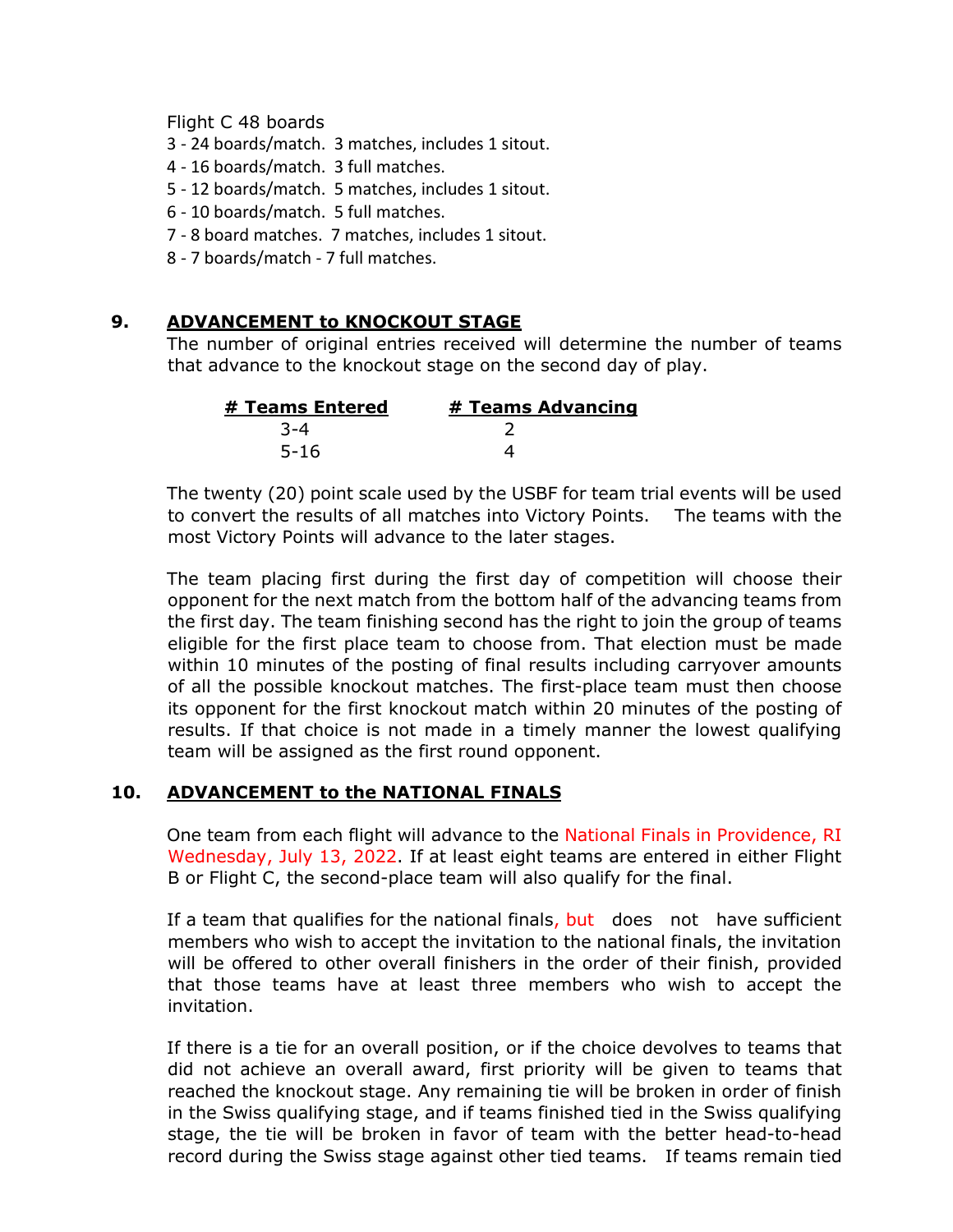after this step, the tie will be broken by coin flip (or equivalent game of chance). If the event three or more teams are tied, the steps above will be followed in order until either (a) a winner is declared or (b) one or more teams are eliminated from the tie, at which point the tie-breaking procedure will be applied again among the remaining tied teams as necessary until the team or teams that go to the national finals is determined.

### **11. CARRYOVER**

Victory points determine the order of finish and advancement. Carryover for the KO matches on the final day is based on the IMP margin and finishing position from the qualifying round. If the team finishing higher in the qualifying round has won the head-to-head match the carryover will be ⅝ (62.5%) of the IMP margin in their head-to-head match. If the team finishing lower in the qualifying round has won the head-to-head match the carryover will be 3/8 (37.5%) of the margin. If the teams did not play each other on the first day's competition or have finished tied in the head-to-head match, there will be no carryover to the KO match. The maximum carryover will be limited to no more than 1.1 IMP per board played between the two teams in all of the head-tohead segments in the qualifying phase with a maximum of 12.5 IMPS.

### **12. KNOCKOUT MATCH DURATION**

Each KO match in the Super Flight and Flight A will consist of 30 boards divided into two 15 board halves, unless there are only two teams that advance to Stage 2, in which case the final match shall consist of 60 boards divided into four 15 board quarters. Flights B and C will play 28 or 56 board matches.

### **13. SEATING RIGHTS**

There will be no seating rights in any match on the first day of competition. Otherwise, the seeded team (based on the finish in the qualifying stage) will have seating rights during the first half (or the first and fourth quarters) but may elect to exchange those seating rights for seating rights during the second half (or the second and third quarters).

### **14. CONVENTIONS**

Championship Flight uses the Open + chart. Flight A uses the Open chart. Flight B uses the Basic  $+$  chart. Flight C uses the Basic chart.

### **15. SUBSTITUTIONS, REPLACEMENT and AUGMENTATION**

A permanent replacement for a player who, for cause, cannot continue in the event is permitted only with the permission of the District Director. Prior to the completion of the District final, the replacement need not have played in the event but must:

- Be a member in good standing of the ACBL, and Maintain their ACBL membership in District 23, and
- Not appreciably strengthen the team.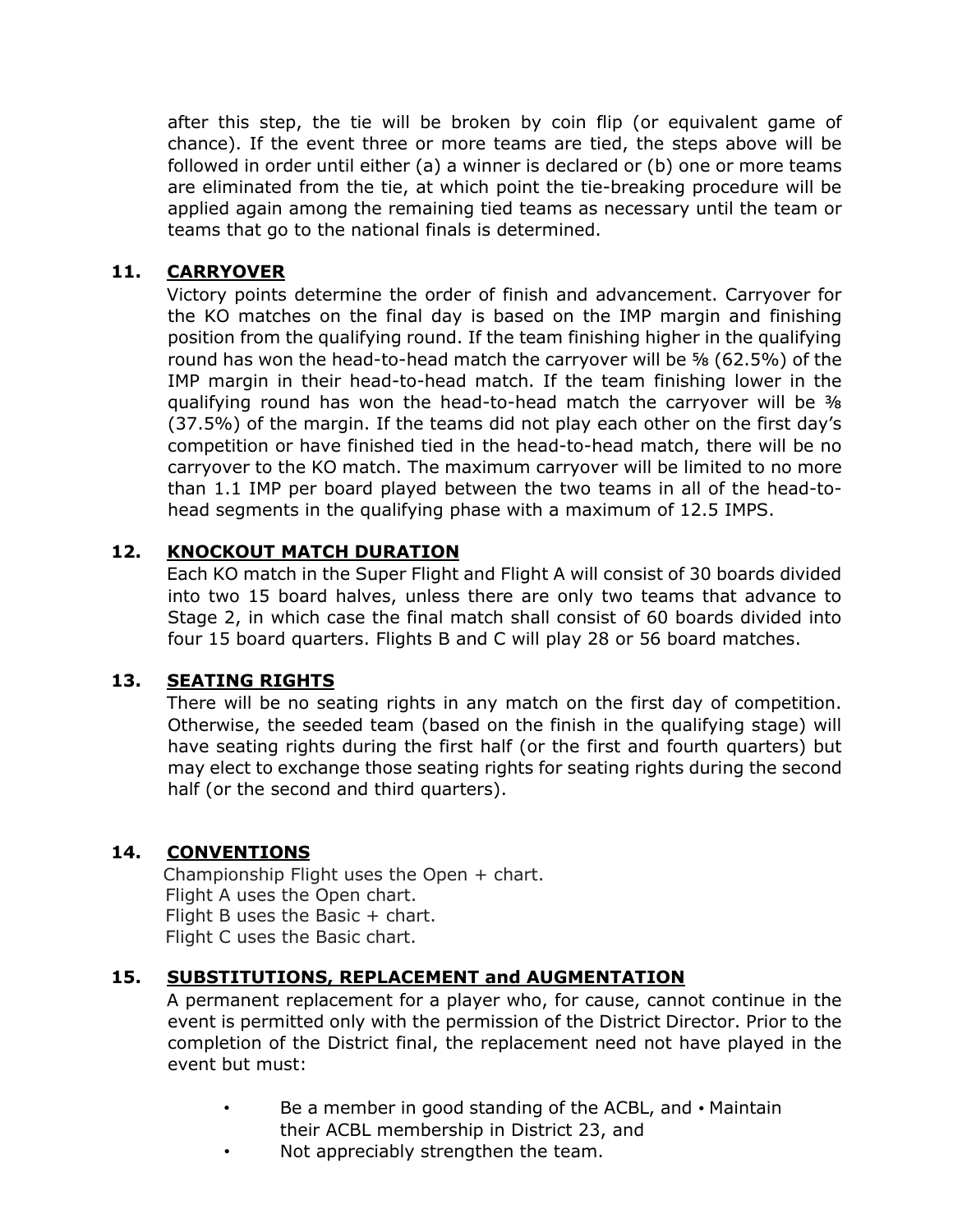A replaced player permanently leaves the event with all masterpoints already earned and the replacement continues in the event earning masterpoints thereafter. Play percentage requirements apply to the replacement only for the portion of the event yet to be played.

A fifth and/or sixth player may be added to a team after completion of the District Final. Any such player must have played on another team in the current year's GNT or have previously represented District 23 in the GNT at a prior Summer Nationals.

A team becomes ineligible to continue in the event when fewer than three original team members can continue and meet the play percentage requirements.

If no team from the event has sufficient players eligible to continue at the national level the District Director may name up to 6 players to represent the district. These players must be chosen first from any player that participated in the qualifying events that wishes to continue and then augmented with any district member.

### **16. KIBITZERS**

Since this is an online event, kibitzing will not be allowed.

## **17. SLOW PLAY**

Specific amounts of time for completion of segments similar to those used for other National events will be assigned to each segment of play (approximately 7-1/2 minutes per board). Failure to complete a segment of play within the allotted time will result in the following penalties:

First offense: Warning and subsequent time monitoring.

- Second offense: Loss of 1/4 IMP per board played in a Swiss match or KO segment where the violation occurred, to a maximum of 3 IMPS, or loss of 1 VP during a Stage I Round Robin movement.
- Third offense: Loss of 1/2 IMP per board played in a Swiss match or KO segment where the violation occurred, to a maximum of 6 IMPS, or loss of 3 VP's during a Stage I Round Robin movement.

If, in the Tournament Director's opinion, both teams are equally at fault, then the resulting penalties would be applied to both teams, and the Tournament Director may arbitrarily shorten the duration of a match by removing boards from play. If only one team is at fault, then the above penalties will be applied. Both teams may receive VP penalties during a Stage I Round Robin movement.

## **18. LATENESS and FORFEITS**

Any team failing to seat a complete team within ten (10) minutes of the announced or actual starting time (whichever is later) will be penalized 3 IMP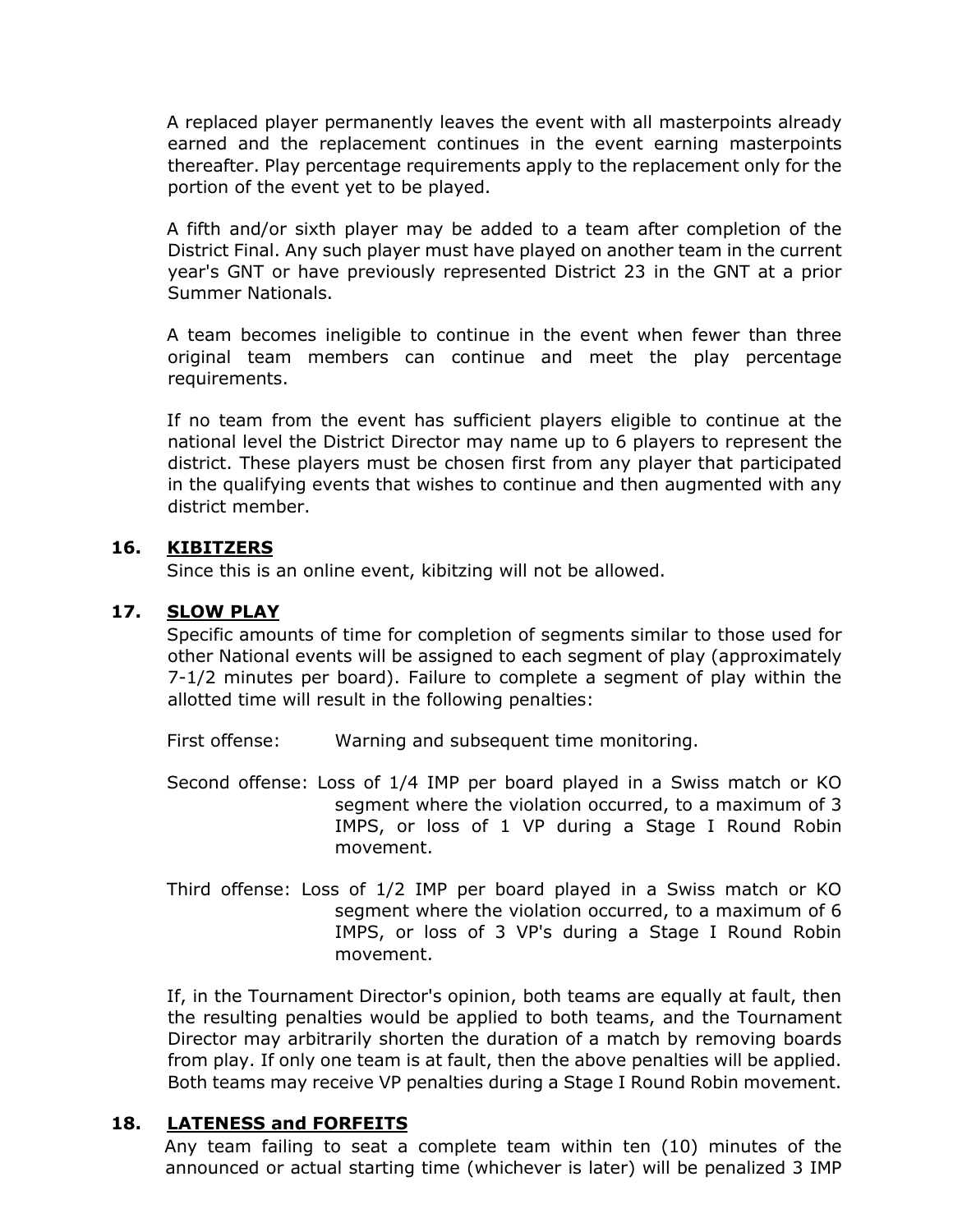per board to be played in that Swiss match or KO segment, and an additional 1 IMP for each two minutes of tardiness thereafter. If a team is not seated within thirty (30) minutes of the starting time, the Swiss or KO match will be forfeited. The match will be curtailed one (1) board, up to a maximum of four (4) boards, for each five (5) minutes of tardiness after the first ten (10) minutes.

If a Stage 1 Round Robin movement consisting of short matches is required, any team failing to seat a complete team within ten (10) minutes of the starting time for the session shall receive ZERO VP's for the match(es) not played plus a one (1) VP penalty for each match not played, and their opponents shall receive a VP amount for a skipped match equal to their average result in all of their other matches.

## **19. TIE BREAKERS**

If two teams are tied for the last qualifying position, the head-to-head winner advances.

If three or more teams are tied and all teams have played one another, the best won-lost-tied record among the teams advances. If multiple teams are tied for the best won-lost-tied record and there are enough qualifying slots to accommodate all such tied teams, then all such tied teams advance. If more teams are tied for the best won-lost-tied record among the teams in the tiebreak than there are qualifying slots available, then the team with the worst won-lost-tied record among those teams fails to advance. If multiple teams are tied for the worst won-lost-tied record among those teams but after eliminating those teams, enough teams remain in the tiebreak to fill all qualifying spots, then all of the teams tied for the worst won-lost-tied record fail to advance. At any stage either where any team advances or any team fails to advance, the tiebreak procedure will be restarted until all qualifying positions are filled, if possible. Solely for purposes of a tiebreak (and for carryover at the knockout stage), multiple matches between the same two teams shall be combined into a single match.

If this procedure does not determine the qualifying spots all teams remaining in the tiebreak procedure will play segments of 4 boards each (in a round robin format if required) until all qualifying slots have been filled. At this stage, teams will be ranked by net IMP differential, but with no carryover from 4-board segment to 4-board segment.

### **20. WAIVER of RIGHTS**

No player may waive any restriction imposed upon another player or team by these Conditions. This paragraph has specific reference to (but is not limited to) the waiver of the use of unauthorized conventions and the waiver of slow play or tardiness penalties.

### **21. DISRUPTION of EVENT or REFUSAL to PLAY**

Any player(s) who discontinue(s) play or significantly disrupt(s) the normal playing schedule based upon disagreement with a ruling made by the